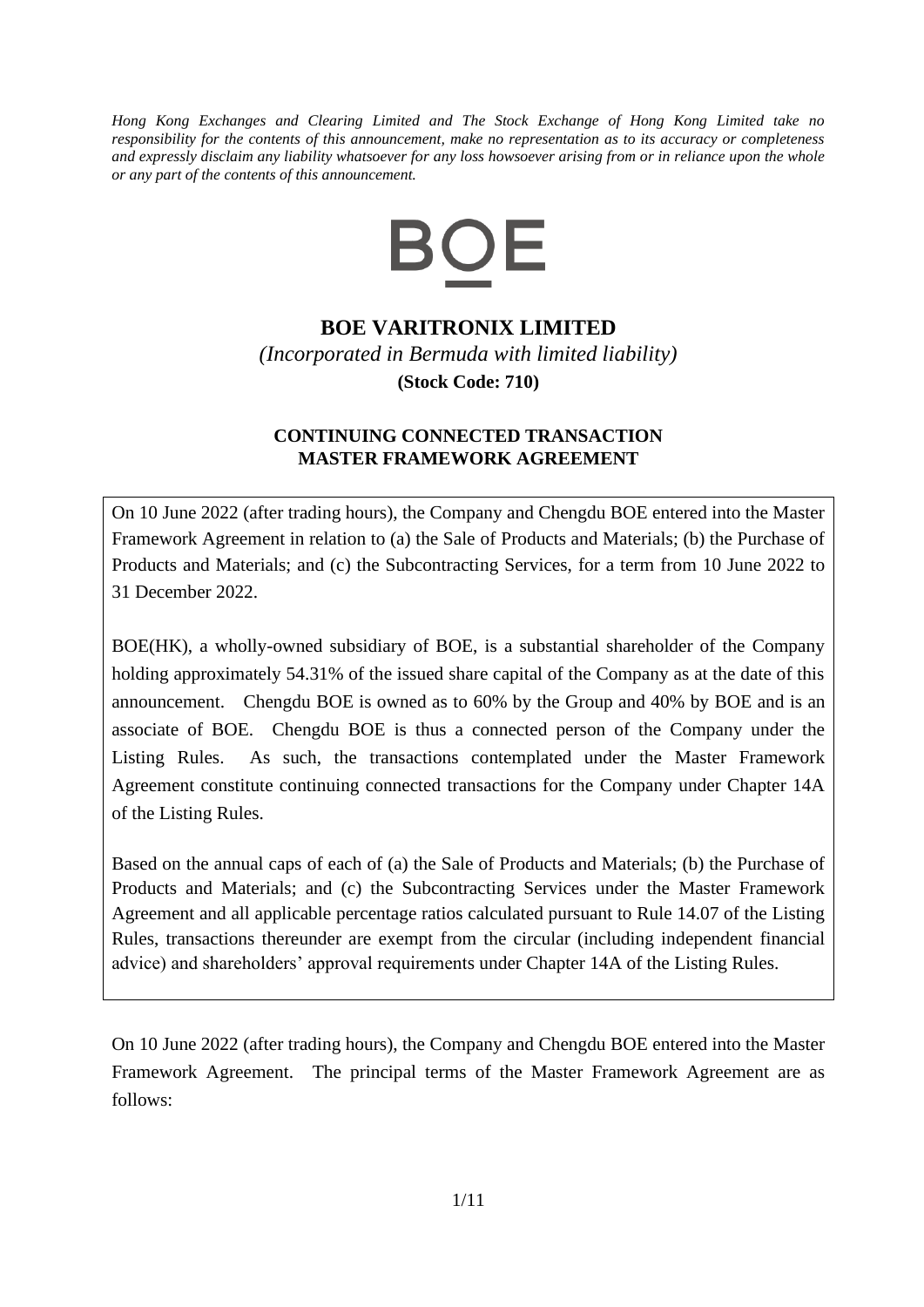### **MASTER FRAMEWORK AGREEMENT**

#### **Date**

10 June 2022 (after trading hours)

#### **Parties**

- (a) the Company; and
- (b) Chengdu BOE

### **Pricing policy and payment terms**

The Master Framework Agreement sets out the framework for (a) the Sale of Products and Materials; (b) the Purchase of Products and Materials; and (c) the Subcontracting Services between the Company (and its subsidiaries) and Chengdu BOE.

(a) Sale of Products and Materials

The Company has agreed to sell the Products and Materials to Chengdu BOE, and Chengdu BOE has agreed to pay within 60 days from the last day of each calendar month in respect of the Products and the Materials delivered during that calendar month. The Company shall charge Chengdu BOE a fee based on its direct and necessary costs (including, among others, labor costs, electricity, utilities, equipment depreciation and management fees) plus a profit margin of 1% to 5% with reference to the complexity of the process and market practice. The Company shall also charge Chengdu BOE on an actual basis any expenses in relation to, among others, transportation, insurance and storage. The actual price will be determined with reference to various factors such as the supply and demand of materials, the complexity of the production process and the market price that changes from time to time.

(b) Purchase of Products and Materials

The Company has agreed to purchase the Products and the Materials from Chengdu BOE, and the Company has agreed to pay within 60 days from the last day of each calendar month in respect of the Products and the Materials delivered during that calendar month. The Company shall pay Chengdu BOE a fee based on Chengdu BOE's direct and necessary costs (including, among others, labor costs, electricity, utilities, equipment depreciation and management fees) plus a profit margin of 1% to 5% with reference to the complexity of the process and market practice. The Company shall also pay Chengdu BOE on an actual basis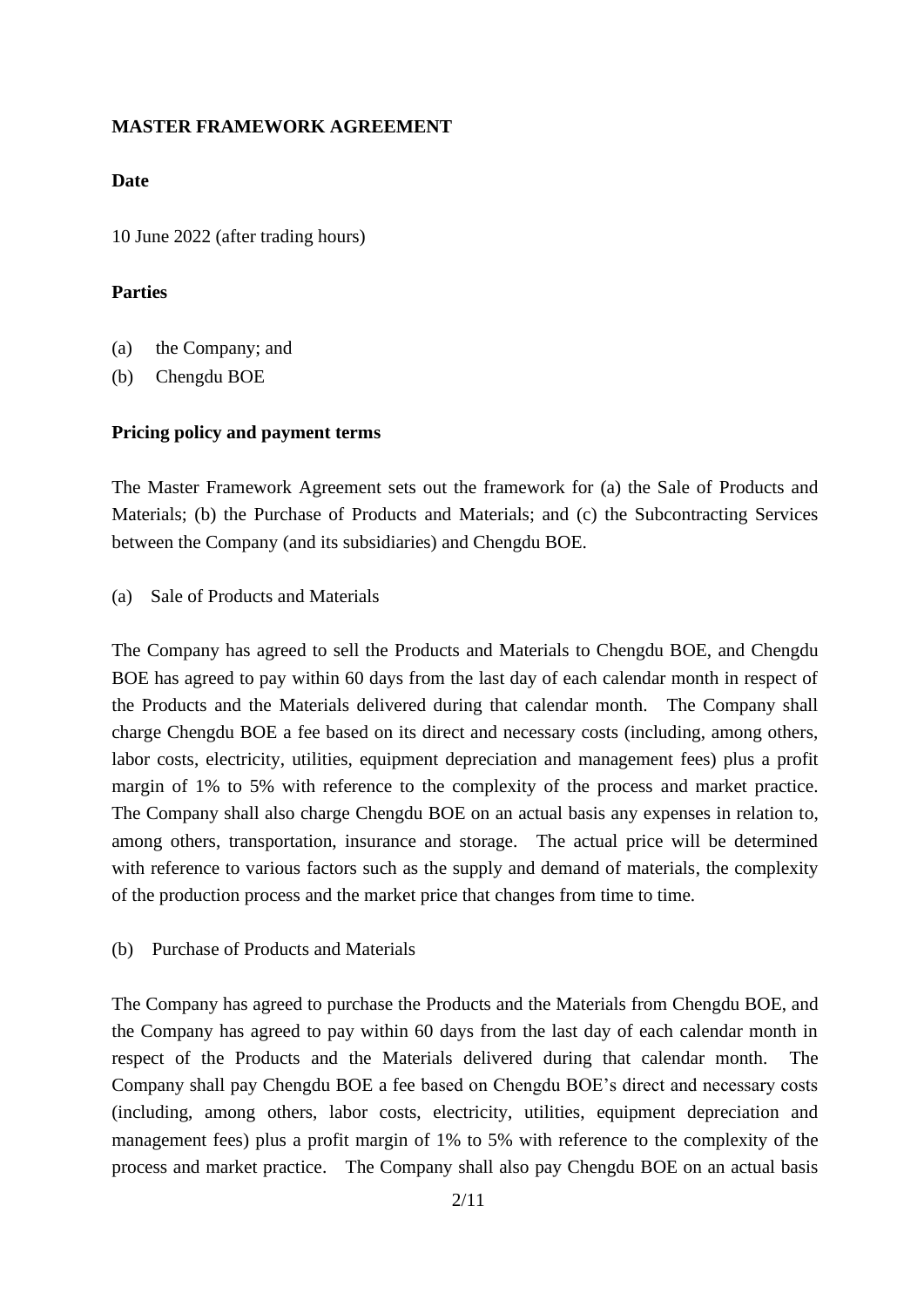any expenses in relation to, among others, packaging, transportation, insurance and storage. The actual price will be determined with reference to various factors such as the supply and demand of materials, the complexity of the production process and the market price that changes from time to time.

## (c) Subcontracting Services

The Company has agreed to provide subcontracting services of using its equipment and production technology to make the Materials into the Products according to Chengdu BOE's product specifications and requirements, and Chengdu BOE has agreed to pay within 60 days from the last day of each calendar month in respect of the Products delivered during that calendar month. The Company shall charge Chengdu BOE a fee based on the Company's direct and necessary costs (including, among others, labor costs, electricity, utilities, equipment depreciation and management fees) plus a profit margin of not less than 5%. The Company shall also charge Chengdu BOE on an actual basis any expenses in relation to, among others, materials, packaging, testing, transportation, after-sales service, insurance and storage. The actual price will be determined with reference to various factors such as the supply and demand of materials, the complexity of the production process and the market price that changes from time to time. The terms of the subcontracting services between the Company and Chengdu BOE shall be no less favourable than those with independent third parties under the same product specifications and requirements.

The Company may enter into separate and definitive agreements from time to time with Chengdu BOE to set out, among others, the quantity, specifications and quality requirements of the Products, place and date of delivery, under the Master Framework Agreement.

For the avoidance of doubt, the Company is not contractually bound to conduct the transactions contemplated under the Master Framework Agreement with Chengdu BOE. The Company is free to conduct such transactions with any other independent third parties during the term of the Master Framework Agreement.

For the avoidance of doubt, the specific Products and Materials purchased from one party shall not be sold back to the other party.

## **Term**

The Master Framework Agreement will become effective from 10 June 2022 to 31 December 2022 (both days inclusive).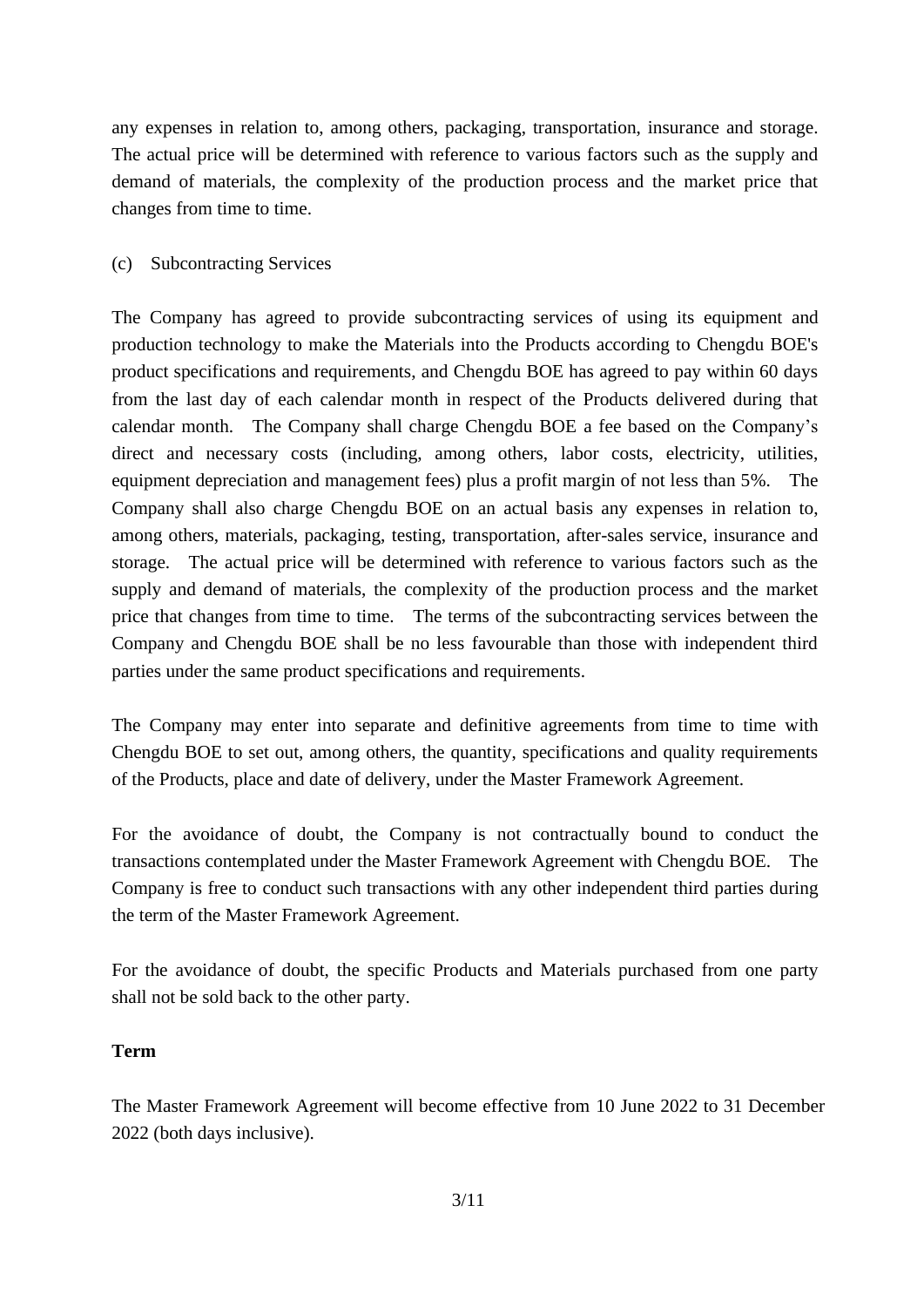## **ANNUAL CAPS**

The annual caps in respect of the transactions contemplated under the Master Framework Agreement are as follows:

|                                        | Annual caps                          |
|----------------------------------------|--------------------------------------|
|                                        | (HK\$'000)                           |
| Type of transaction                    | For the year ending 31 December 2022 |
|                                        |                                      |
| (a) Sale of Products and Materials     | 130,000                              |
| (b) Purchase of Products and Materials | 160,000                              |
| (c) Subcontracting Services            | 20,000                               |

The above annual caps were determined between the parties taking into account, among others, the following matters:

(a) for the Sale of Products and Materials, (1) expected market demand and (2) market price of the Products and the Materials;

(b) for the Purchase of Products and Materials, (1) expected market demand and (2) market price of the Products and the Materials; and

(c) for the Subcontracting Services, (1) unit cost of processing fee which is estimated with reference to quotations from or under negotiation with existing independent third parties for providing services similar to the Subcontracting Services and (2) estimated demand on the Subcontracting Services taking into account the anticipated increase in the scale and business operation of Chengdu BOE.

The transactions contemplated under the Master Framework Agreement are new transactions with Chengdu BOE. As such, no historical transaction amounts are available for disclosure purposes.

## **PRICING POLICIES AND INTERNAL CONTROL**

To ensure that the pricing policies as contained in the Master Framework Agreement (including its annual caps), the Company has adopted the following internal control measures:

(a) for the Sale of Products and Materials, the Group will make reference to the similar transactions conducted by the Group, and no less favourable than the market prices and no less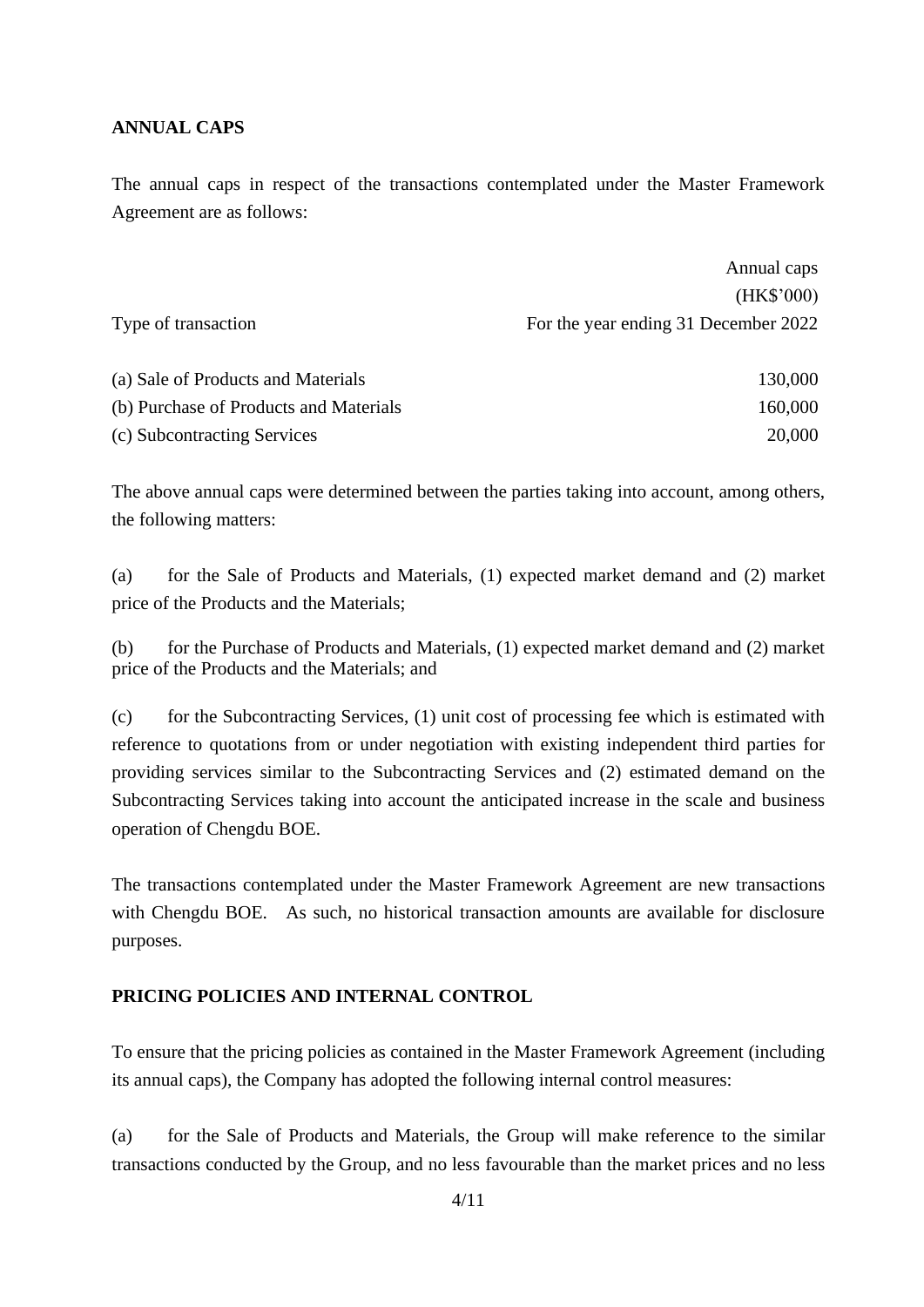favourable to the Group than those offered to other independent third party purchasers by the Group (if applicable);

(b) for the Purchase of Products and Materials, the Group will make reference to the similar transactions conducted by the Group, and no less favourable to the Group than those offered by other independent third party suppliers to the Group (if applicable); and

(c) for the Subcontracting Services, before entering into any agreement, the sales and marketing department of the Group compares the principal terms of the Chengdu BOE's processing fee receivable by the Group with that of independent third-party customers and ensure the major terms received by the Group, the pricing policies are fair and reasonable and no less favourable than the terms available to the Group from independent third-party customers. The senior management of the sales and marketing department of the Group will conduct regular checks on a monthly basis to review and assess whether the transactions are conducted under the terms of the Master Framework Agreement.

The finance department of the Group shall monitor and ensure the annual caps under the Master Framework Agreement are not exceeded on a regular basis. The internal audit department of the Group shall review that the transactions contemplated under the Master Framework Agreement are and will be conducted under the terms of the Master Framework Agreement, and report to the audit committee of the Company semi-annually.

The Company's external auditors will review the transactions contemplated under the Master Framework Agreement annually to check and confirm, among others, whether the pricing terms have been adhered to and whether the relevant annual caps have been exceeded.

The Director(s) who are interested in the relevant transaction(s) shall abstain from voting on matters related to the Master Framework Agreement and the relevant annual caps for the period from 10 June 2022 to 31 December 2022.

The Directors consider that the internal control system of the Group is adequate to ensure that the transactions contemplated under the Master Framework Agreement will be on normal commercial terms and no less favourable to the Company than those offered to/by independent third parties.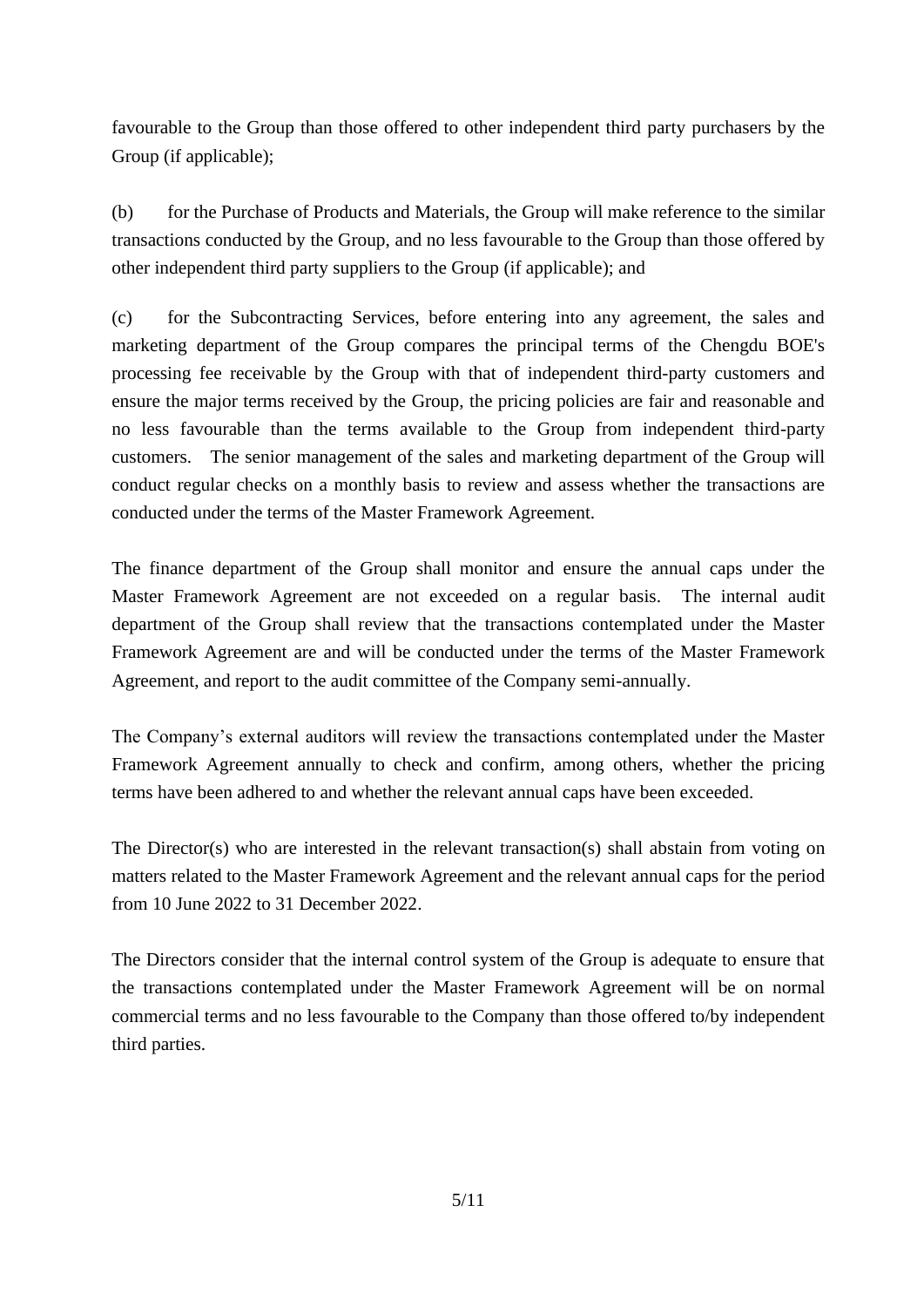### **INFORMATION ON THE PARTIES**

The Group was established in 1978 and the Shares were listed on the Main Board of the Stock Exchange in 1991. The Group is principally engaged in the automotive and industrial display business and has monochrome display manufacturing capacity and TFT and TP display module assembly capacity.

Chengdu BOE is a company established in the PRC with limited liability and a non-wholly owned subsidiary of the Company, is owned as to 60% by the Group and 40% by BOE. BOE is an associate of BOE(HK) which is a substantial shareholder of the Company holding approximately 54.31% of the issued share capital of the Company as at the date of this announcement. Chengdu BOE is principally engaged in, among others, manufacturing and sales of smart automotive equipment and display devices.

BOE, a company whose shares are listed on the Shenzhen Stock Exchange (stock code 000725 for its A shares and stock code 200725 for its B shares), is a well-known leading supplier of semiconductor display technologies, products and services and its products are widely used in a broad spectrum of applications such as mobile phones, tablets, notebooks, monitors, televisions, vehicle displays and digital information displays. BOE is one of the leading suppliers of TFT displays in the global market. BOE also has production lines for manufacturing TFT modules mainly for consumer products like phones, tablets, notebook computers, monitors, televisions, vehicle displays and digital information displays. The Group is the sole platform of automotive display module and system business within the BOE Group.

### **REASONS FOR AND BENEFITS OF THE MASTER FRAMEWORK AGREEMENT**

Reference is made to the announcements of the Company dated 20 August 2021 and 28 October 2021 and the circular dated 2 December 2021. The Group and BOE entered into the Shareholders' Agreement establishing Chengdu BOE. Chengdu BOE was formed for the purpose of promoting the strategic cooperation between the Company and BOE in the field of automotive and industrial display business, leveraging on resources and the expertise in automotive and industrial display business of the Group and BOE. Since the formation of Chengdu BOE, the Company and BOE have been negotiating actively on the details of the terms of cooperation between the parties, and the Company and BOE has agreed to entrust Chengdu BOE with the management of numerous projects under its control.

By entering into the Master Framework Agreement, the Company would be afforded with the flexibility to purchase and/or sell the Materials and/or the Products from/to Chengdu BOE, as and when the prices are favourable to the Group so as to improve the workflow and income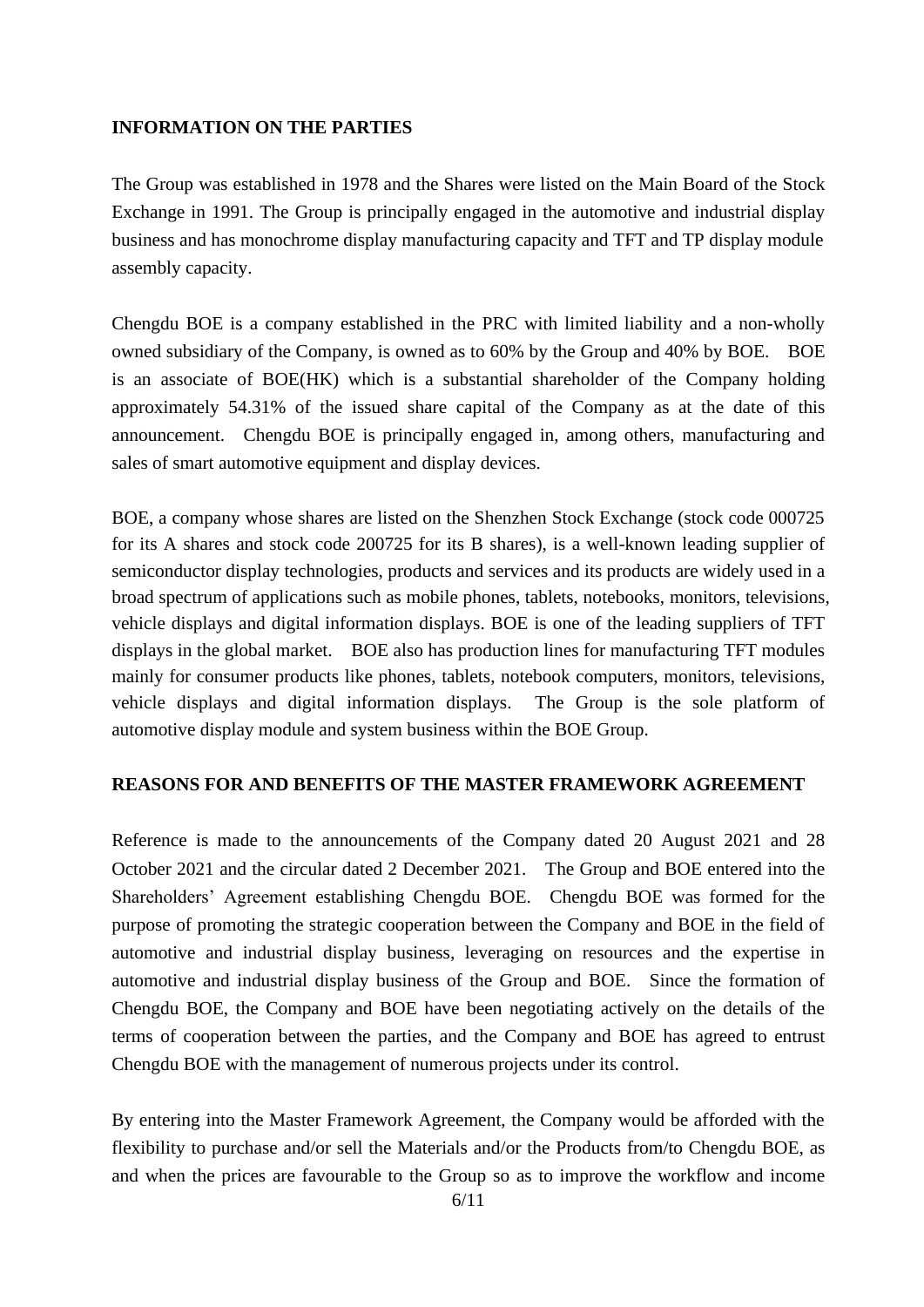stream of the Group. Pursuant to the Master Framework Agreement, the price of the Materials and the Products should be on normal commercial terms and no less favourable than those obtained from, or offered to, other independent third parties. Further, as the Group has the servicing capability and capacity for carrying out the Subcontracting Services, it will be beneficial for the Group to provide such services to Chengdu BOE so as to improve the workflow and income stream of the Group.

The Directors (including the independent non-executive Directors) are of the view that (i) the Master Framework Agreement is on normal commercial terms or better and in the ordinary and usual course of business of the Group; (ii) the terms of the Master Framework Agreement (including its annual caps) are fair and reasonable; and (iii) the Master Framework Agreement is in the interests of the Company and the Shareholders as a whole.

### **LISTING RULES IMPLICATIONS**

BOE(HK), a wholly-owned subsidiary of BOE, is a substantial shareholder of the Company holding approximately 54.31% of the issued share capital of the Company as at the date of this announcement. Chengdu BOE is owned as to 60% by the Group and 40% by BOE and is an associate of BOE. Chengdu BOE is thus a connected person of the Company under the Listing Rules. As such, the transactions contemplated under the Master Framework Agreement constitute continuing connected transactions for the Company under Chapter 14A of the Listing Rules.

Based on the annual caps of each of (a) the Sale of Products and Materials; (b) the Purchase of Products and Materials; and (c) the Subcontracting Services under the Master Framework Agreement and all applicable percentage ratios calculated pursuant to Rule 14.07 of the Listing Rules, transactions thereunder are exempt from the circular (including independent financial advice) and shareholders' approval requirements under Chapter 14A of the Listing Rules.

#### **GENERAL**

As at the date of this announcement, Mr. Gao Wenbao ("Mr. Gao"), an executive Director, holds 1,860,700 A shares of BOE, Mr. Su Ning ("Mr. Su"), an executive Director, holds 150,000 A shares of BOE, Mr. Shao Xibin ("Mr. Shao"), a non-executive Director, holds 787,600 A shares of BOE, Mr. Jin Hao ("Mr. Jin"), a non-executive Director, holds 628,800 A shares of BOE, and Mr. Zhang Jianqiang ("Mr. Zhang"), a non-executive Director, holds 641,500 A shares of BOE. In addition, Mr. Gao is a director and the president of the 10th board of directors, vice-chairman of the executive committee of BOE Technology Group, the chief executive officer of Display Business Group of BOE. Mr. Su is currently the general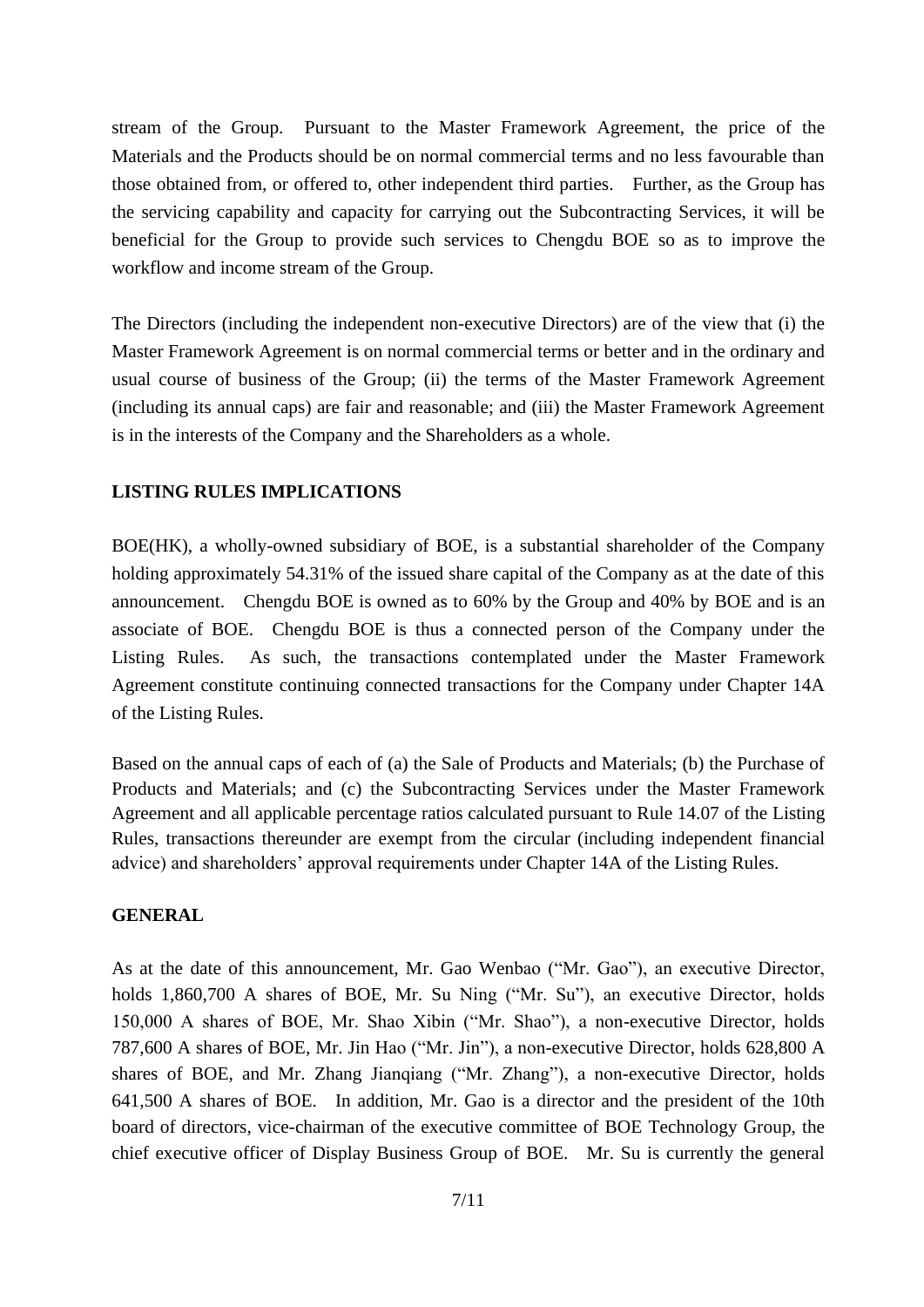manager of automotive SBU of the Display Business Group of BOE. Mr. Shao is the chief new product officer of Display Business Group of BOE. Mr. Jin is a head of the production and sales management centre of Display Business Group of BOE and Display Device of BOE. Mr. Zhang is the head of financial operation management of Display Business Group of BOE and the regional financial director of BOE in Hefei.

Mr. Gao, Mr. Su, Mr. Shao, Mr. Jin and Mr. Zhang present at the Board meeting were not counted in the quorum and they have abstained from voting at the Board meeting to approve the Master Framework Agreement (including its annual caps). Save as disclosed above, none of the Directors has a material interest in the Master Framework Agreement and was required to abstain from voting on the Board resolutions.

## **DEFINITIONS**

In this announcement, unless the context otherwise requires, the following expressions shall have the following meanings:

| "associate"        |                      | : has the same meaning as ascribed to it under the Listing Rules                                                                                                                              |
|--------------------|----------------------|-----------------------------------------------------------------------------------------------------------------------------------------------------------------------------------------------|
| "Board"            |                      | : the board of Directors                                                                                                                                                                      |
| "BOE"              |                      | BOE Technology Group Co., Ltd.                                                                                                                                                                |
| "BOE(HK)"          |                      | BOE Technology (HK) Limited, a wholly-owned subsidiary of<br><b>BOE</b>                                                                                                                       |
| "BOE Group"        |                      | BOE and its subsidiaries                                                                                                                                                                      |
| "Company"          |                      | BOE Varitronix Limited (stock code: 710), a company<br>incorporated in Bermuda with limited liability and the issued<br>shares of which are listed on the Main Board of the Stock<br>Exchange |
| "Chengdu BOE"      | $\ddot{\phantom{a}}$ | Chengdu BOE Automotive Electronic Limited* (成都京東方汽<br>車電子有限公司), a company established in the PRC with<br>limited liability and a non-wholly owned subsidiary of the<br>Company                |
| "connected person" |                      | : has the same meaning as ascribed to it under the Listing Rules                                                                                                                              |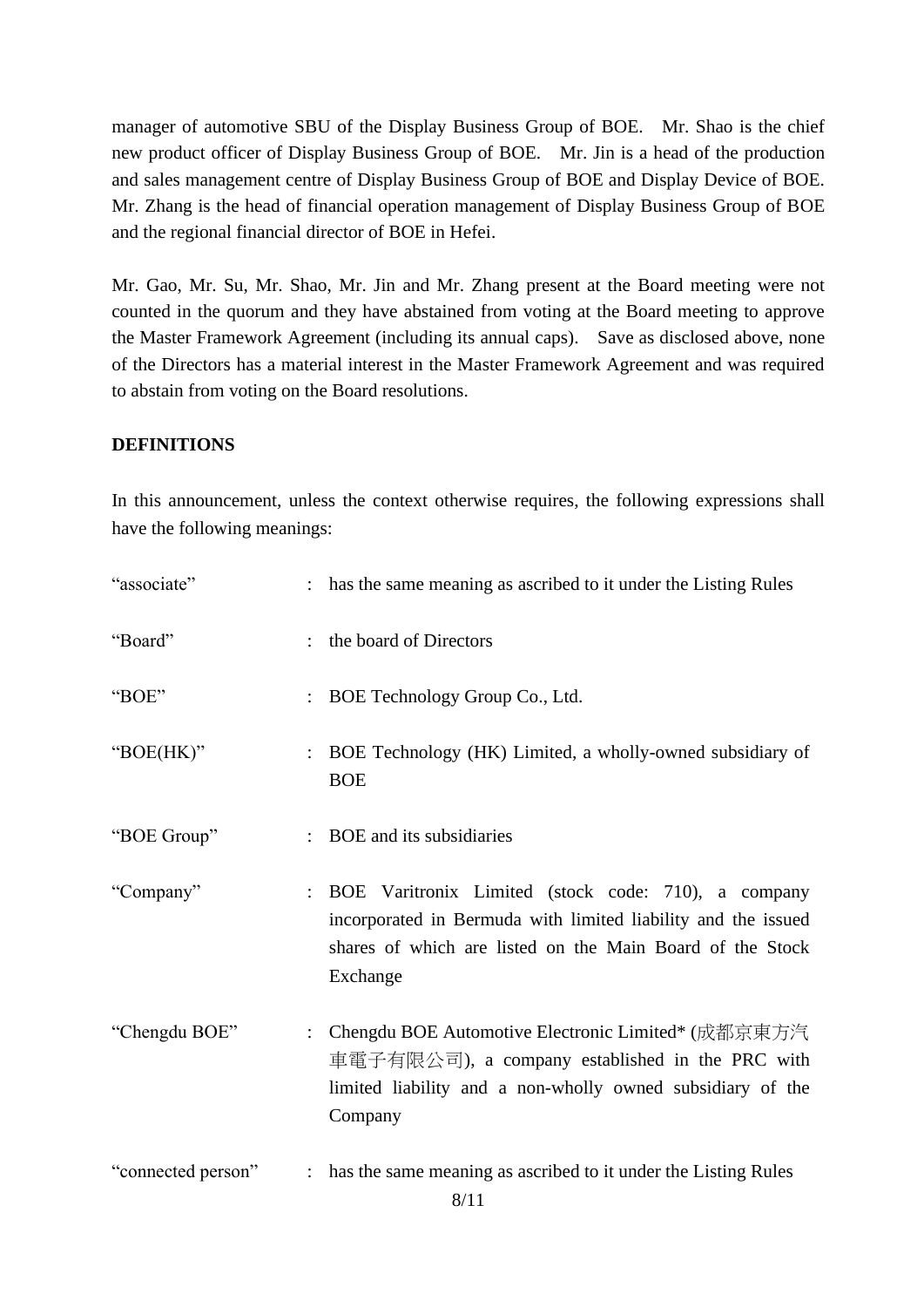| "Director(s)"                   | $:$ director(s) of the Company                                                                                                                                                                                                                                                                                    |
|---------------------------------|-------------------------------------------------------------------------------------------------------------------------------------------------------------------------------------------------------------------------------------------------------------------------------------------------------------------|
| "Group"                         | : the Company and its subsidiaries                                                                                                                                                                                                                                                                                |
| "Hefei BOE"                     | Hefei BOE Vehicle Display Technology Co., Ltd.* (合肥京東<br>$\ddot{\cdot}$<br>方車載顯示技術有限公司), a company established in the PRC<br>with limited liability and a wholly owned subsidiary of the<br>Company                                                                                                               |
| "HK\$"                          | : Hong Kong dollars, the lawful currency of Hong Kong                                                                                                                                                                                                                                                             |
| "Hong Kong"                     | : the Hong Kong Special Administrative Region of the PRC                                                                                                                                                                                                                                                          |
| "Link Score"                    | : Link Score Investment Limited, a company incorporated in<br>Hong Kong with limited liability and a wholly-owned<br>subsidiary of the Company                                                                                                                                                                    |
| "Listing Rules"                 | : the Rules Governing the Listing of Securities on The Stock<br>Exchange of Hong Kong Limited                                                                                                                                                                                                                     |
| "Master Framework<br>Agreement" | a framework agreement entered into between the Company and<br>$\ddot{\cdot}$<br>Chengdu BOE dated 10 June 2022 in relation to (a) the Sale of<br>Products and Materials; (b) the Purchase of Products and<br>Materials; and (c) the Subcontracting Services, for a term from<br>10 June 2022 to 31 December 2022. |
| "Materials"                     | raw materials used for manufacturing of TFT/TP modules and<br>other products including the raw materials, auxiliary materials,<br>molds and related processing or production supplies                                                                                                                             |
| "PRC"                           | the People's Republic of China (which for the purpose of the<br>Master Framework Agreement, excludes Hong Kong, the<br>Macao Special Administrative Region of the PRC and Taiwan)                                                                                                                                 |
| "Products"                      | liquid crystal display modules or other products processed or<br>sold by one party for the other party under the Master<br>Framework<br>Agreement,<br>including<br>finished<br>products,<br>semi-finished products and related finished products                                                                  |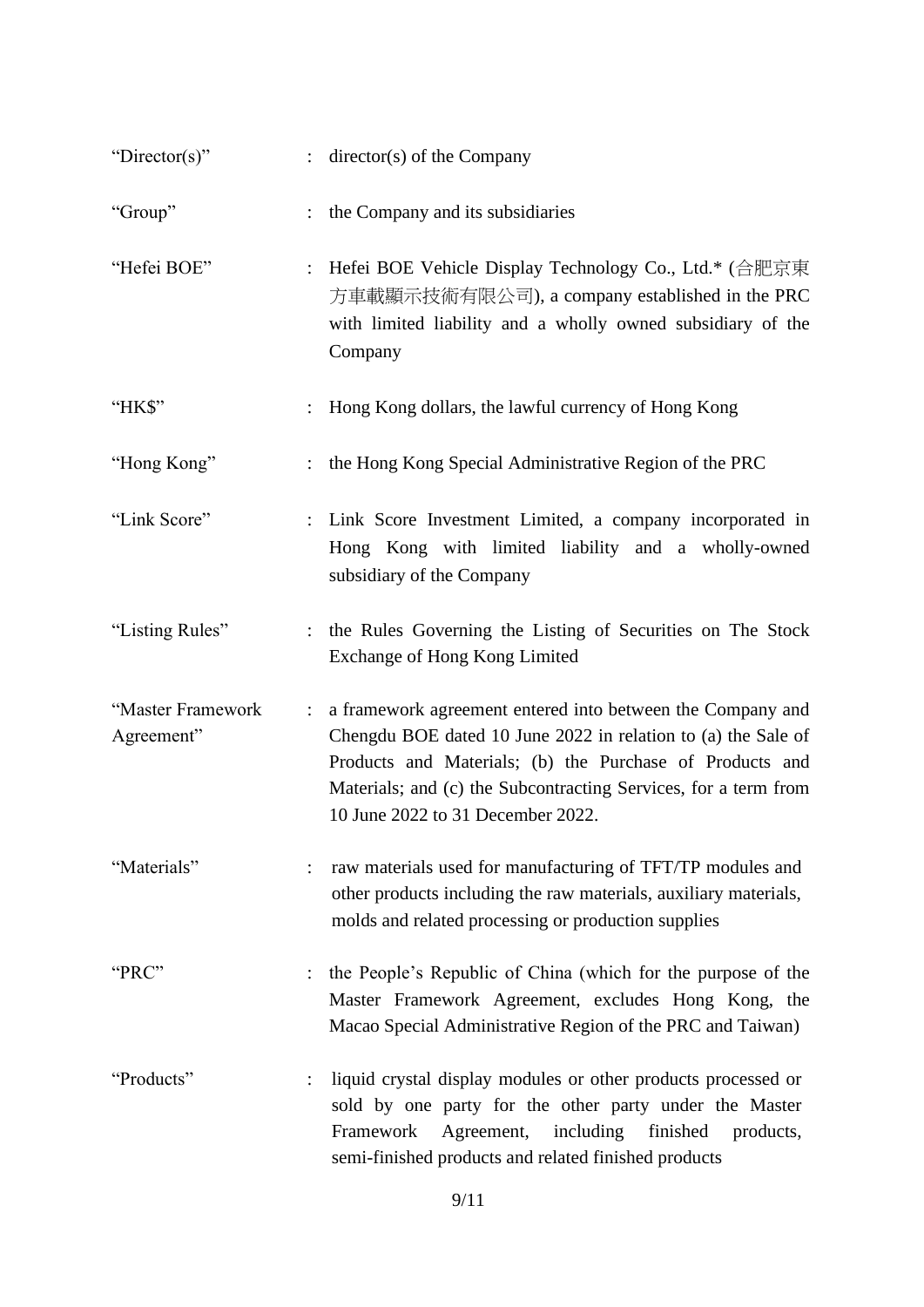| "Purchase of Products"<br>and Materials" | $\mathbb{R}^{\mathbb{Z}}$ | purchase of the Products and the Materials from Chengdu<br><b>BOE</b> under the Master Framework Agreement                                                                                                               |
|------------------------------------------|---------------------------|--------------------------------------------------------------------------------------------------------------------------------------------------------------------------------------------------------------------------|
| "Sale of Products and :<br>Materials"    |                           | sale of the Products and the Materials to Chengdu BOE under<br>the Master Framework Agreement                                                                                                                            |
| "Share(s)"                               | $\ddot{\cdot}$            | the ordinary share(s) of HK\$0.25 each in the share capital of the<br>Company                                                                                                                                            |
| "Shareholder(s)"                         | $\ddot{\phantom{a}}$      | $holder(s)$ of the Share $(s)$                                                                                                                                                                                           |
| "Shareholders"<br>Agreement"             | $\ddot{\cdot}$            | the agreement entered into among Link Score, Hefei BOE and<br>BOE on 20 August 2021 in relation to the formation of<br>Chengdu BOE                                                                                       |
| "Stock Exchange"                         |                           | The Stock Exchange of Hong Kong Limited                                                                                                                                                                                  |
| "Subcontracting<br>Services"             | $\ddot{\cdot}$            | use of the Company's equipment and production technology to<br>make the Materials into the Products according to Chengdu<br>BOE's product specifications and requirements under the<br><b>Master Framework Agreement</b> |
| "substantial<br>shareholder"             | $\ddot{\phantom{a}}$      | has the same meaning as ascribed to it under the Listing Rules                                                                                                                                                           |
| "TFT"                                    |                           | thin film transistor                                                                                                                                                                                                     |
| "TP"                                     |                           | touch panel                                                                                                                                                                                                              |
|                                          |                           | per cent                                                                                                                                                                                                                 |
|                                          |                           | By Order of the Board                                                                                                                                                                                                    |
|                                          |                           | <b>BOE Varitronix Limited</b>                                                                                                                                                                                            |

Hong Kong, dated 10 June 2022

**Gao Wenbao** Chairman